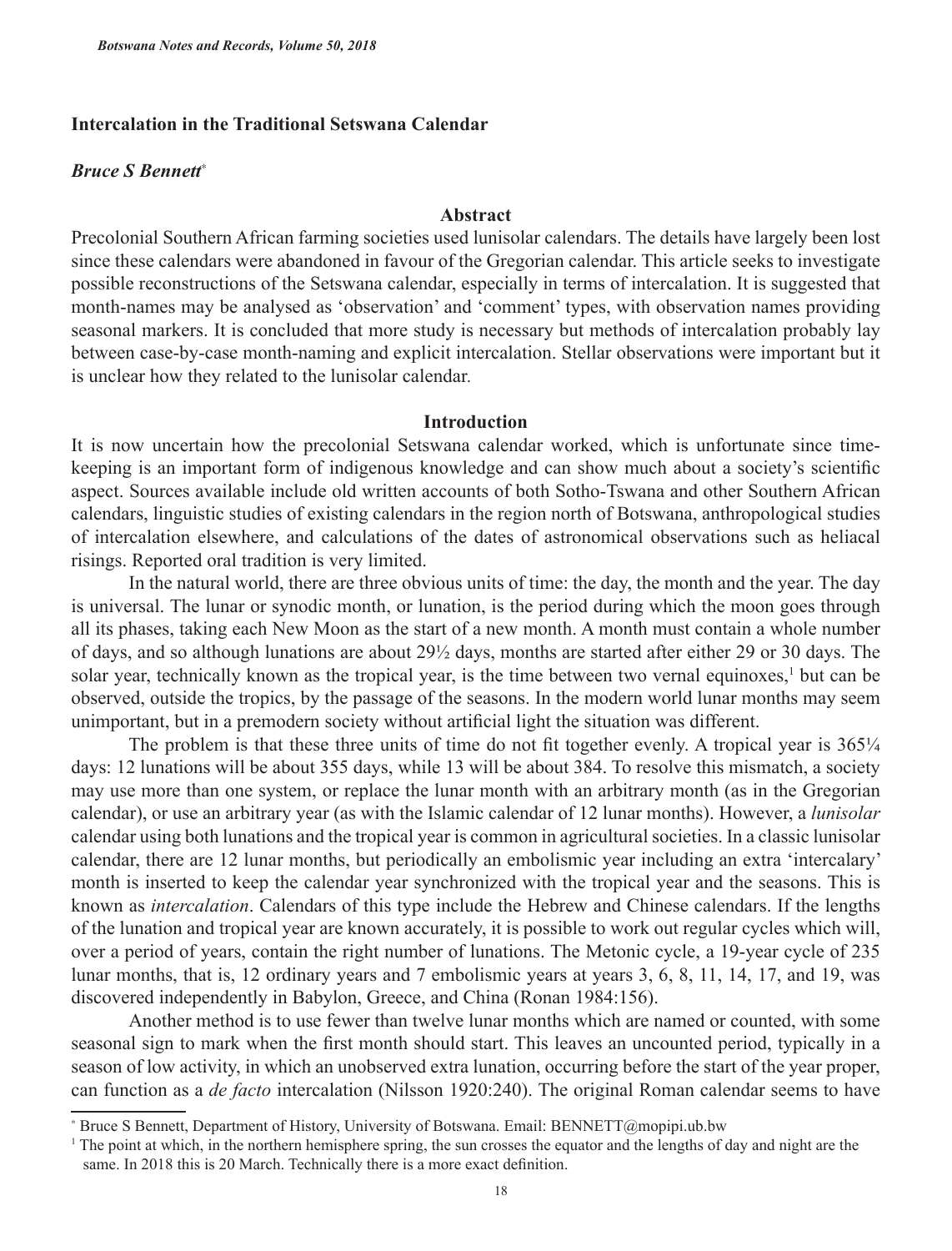been of this type, with 10 lunar months ('Roman Republican calendar' n.d.)

Apart from these cases, how does one know when intercalation is necessary? One solution is to note whether seasonal phenomena occur at the wrong time in terms of the calendar. If there are too few months, the year drifts back with regard to the seasons, and seasonal phenomena will appear late in terms of the months in which they occur. If some regular event does not take place in the usual month, intercalation is necessary. Such regular events may be terrestrial seasonal phenomena such as a particular plant flowering, or an astronomical event such as a solstice. An example of simple seasonal intercalation is the system used by the Tao (or Yami) indigenous people of Taiwan. Using a lunar calendar, they go out fishing for flying fish around March. If the flying fish do not appear, they insert an extra month, thus bringing the calendar back into synchronization with the seasons ('Calendar' 2015).

Another possibility, however, is to base months on case-by-case observation. Martin Nilsson (1920:277) argues that in the absence of a mathematical system the most common arrangement is for months to be named according to the observed seasonal phenomena, with adjustment being 'crudely empirical', that is, by occasionally naming a month out of sequence (normally skipping or repeating a month) in order to fit the observations. This can apply to both 12 and 13 month systems. In a thirteenmonth system, it will periodically seem from observations that immediately after month *n*, it must already be month *n+2*. In a twelve-month calendar a month might be repeated, but there need not be any *regular* intercalary month. Evans-Pritchard (1939:199) stated of the Nuer people of South Sudan that '[A]ll the Nuer have to do to keep each month in its fixed seasonal position is to change the name of the month they thought it was to the month it must be'. This has tended to be the favoured explanation of African calendars (but *cf.* Randles 1974:276).

It has been argued that some societies have a concept of a year as being twelve lunar months, in which intercalations or out-of-sequence months are perceived as *corrections* rather than adjustments. In an influential article on the calendar of the Mursi of Ethiopia, David Turton and Clive Ruggles (1978) found that the Mursi live with ongoing disagreement about the correct month, but that this is always resolved retrospectively. 'This agreement to disagree, with retrospective resolution... means that lunations can be kept in step with the solar year, and thus with the passage of the seasons, without the Mursi's having to be conscious that their *bergu* [year] can sometimes contain 12 lunations and sometimes 13' (Turton and Ruggles 1978:589). Thus disagreement is not a failing but a part of the system. In a comparable but not identical system, the Fais Islanders of Micronesia use twelve lunar months and resolve the error periodically by repeating a month in what is perceived as 'an ad hoc correction of what is assumed to be a miscount of the lunar months' (Rubinstein 1979:174). Junod (1913:II.282) states that the Tonga did not distinguish the solar year from the set of lunar months.

What was new in Turton and Ruggles's model was the role of disagreement in allowing the year to be conceptualized as always containing the same 12 months. If this is not necessary, the simple case-bycase observation model is sufficient. In Setswana culture there would perhaps have been less concern about the number of months, since there was traditionally a preference to enumerate rather than count. 'If an old woman is asked how many children she has, she will use her fingers and say "Eldest Sipho, next Bunga, next Masego", giving each finger a name without actually counting" (Lea 1989:143).

### **Principles of Astronomical Observations**

The winter and summer solstices can be identified within a few days by observing sunrise from the same location every day. The point of sunrise will move along the horizon until it appears to stop for a few days at one or other extreme, which is the solstice (Malville and Putnam 1993). This 'horizontal calendar' was known in Southern Africa (Beyer 1919:207; Norton 1909:308) and among the Zulu the periods of apparent rest were known as the winter and summer 'houses' of the sun (Callaway 1870:395–6). Whether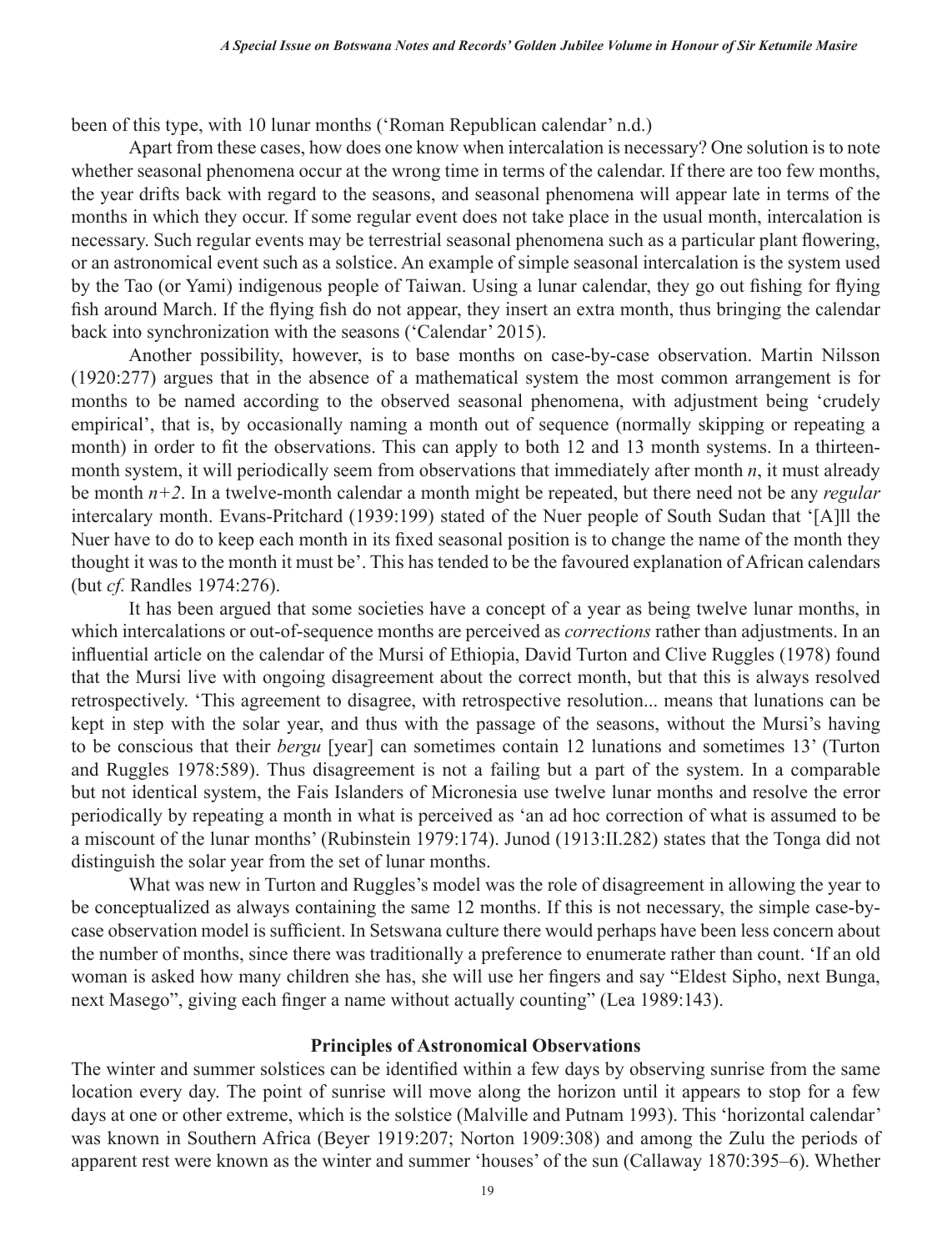the solstices had calendrical significance beyond marking winter and summer is unclear.

A wider variety of points in the tropical year can be noted by observing the position of stars, especially the *heliacal rising* of particular stars. The position of the sun in relation to the fixed stars moves eastward by about one degree per day, which is why the night sky changes over the course of the year. To put it another way, the stars are overtaking the sun by this amount, and thus at a certain point a star which has been too close to the sun to be visible rises far enough ahead of it to be briefly visible before sunrise. (Over subsequent days it will be visible for more and more of the night.) This point is the heliacal rising.

Observation is complicated by two factors. Firstly, the day observed may vary slightly from the exact rising due to weather conditions. Secondly, a slow rotation in the orientation of the Earth's axis, known as the precession of the equinoxes, means that the heliacal rising gradually changes, with that of equatorial stars moving forward about one day per seventy years. Heliacal risings have been widely used across the world, for example by ancient Greek farmers (Hesiod *Works and Days* II.383–404). Less precise observations can be made by noting, for example, a star which is overhead when the sun has set.

### **Southern African Lunar Calendars**

It is well-established that Bantu-speaking societies used calendars based on lunar months. Lists of either 12 or 13 months have been recorded for a number of societies (Lukusa 2005; Atkins 1988; Nilsson 1920:196– 206) although the reliability of early European accounts is hard to assess (Nilsson 1920:249).

Modern Batswana use the Gregorian calendar, but the names of Setswana months have been assigned to the Gregorian months. (This may have confused traditions on the subject.) It is generally agreed that precolonial Batswana, like other peoples in the region, used lunar months and that there were 13 months (Lichtenstein 1815 appendix 2). The Setswana names are clearly seasonal in nature and so the calendar year must have been kept in approximate synchronisation with the tropical year. Similarly, the month-names must have been assigned to Gregorian months reasonably close to their original position. Dating the decline of the old calendar is difficult: in the case of Luba, where the process is ongoing, only old people know all the months but even young people continue to use some, such as the month of cicadas (Stephen Lukusa, personal communication, 19 October 2017). The Tonga months seem to have been disappearing at the beginning of the twentieth century (Junod 1913:II.284–5).

Early sources on Southern Africa seem to describe a complicated situation in which both sequence and the seasonal markers were important, but they do not make clear how the two were related. A further complication is that although the general principles appear to have been similar across the region, differences of detail could have had significant implications. For example, the choice of seasonal observations may lead to greater or lesser exactitude. To compare a different society, the New Zealand Māori calendar used a stellar observation for every month (Best 1922:17), but descriptions (evidently referring to different groups) include mention of an uncounted period, of terrestrial observations, of a thirteenth month whose name meant 'odd, in excess' and of the twelfth month specifically being frequently omitted (Best 1922:18– 23; Roberts 2006:16–17; Nilsson 1920:211–12; Meredith 2006). This, combined with the apparent wide variation in month-names (Best 1922:15), indicates that intercalary mechanisms may have diverged (Best 1922:9–10, 17). This example suggests that caution is necessary in generalizing conclusions.

Table 1 is taken from Andrew Clegg (1986:36), modified by adding data from Stephen Lukusa's 2005 article and additional comments by Thapelo Otlogetswe (email communication 27 January 2017). Clegg gives 15 names and Lukusa 12. It should be noted that Clegg's methodology was based on the use of students collecting data by questionnaire from elders and so he was not able to directly interview informants. In Table 1 below the 'English' column indicates the Gregorian month to which the name is now applied: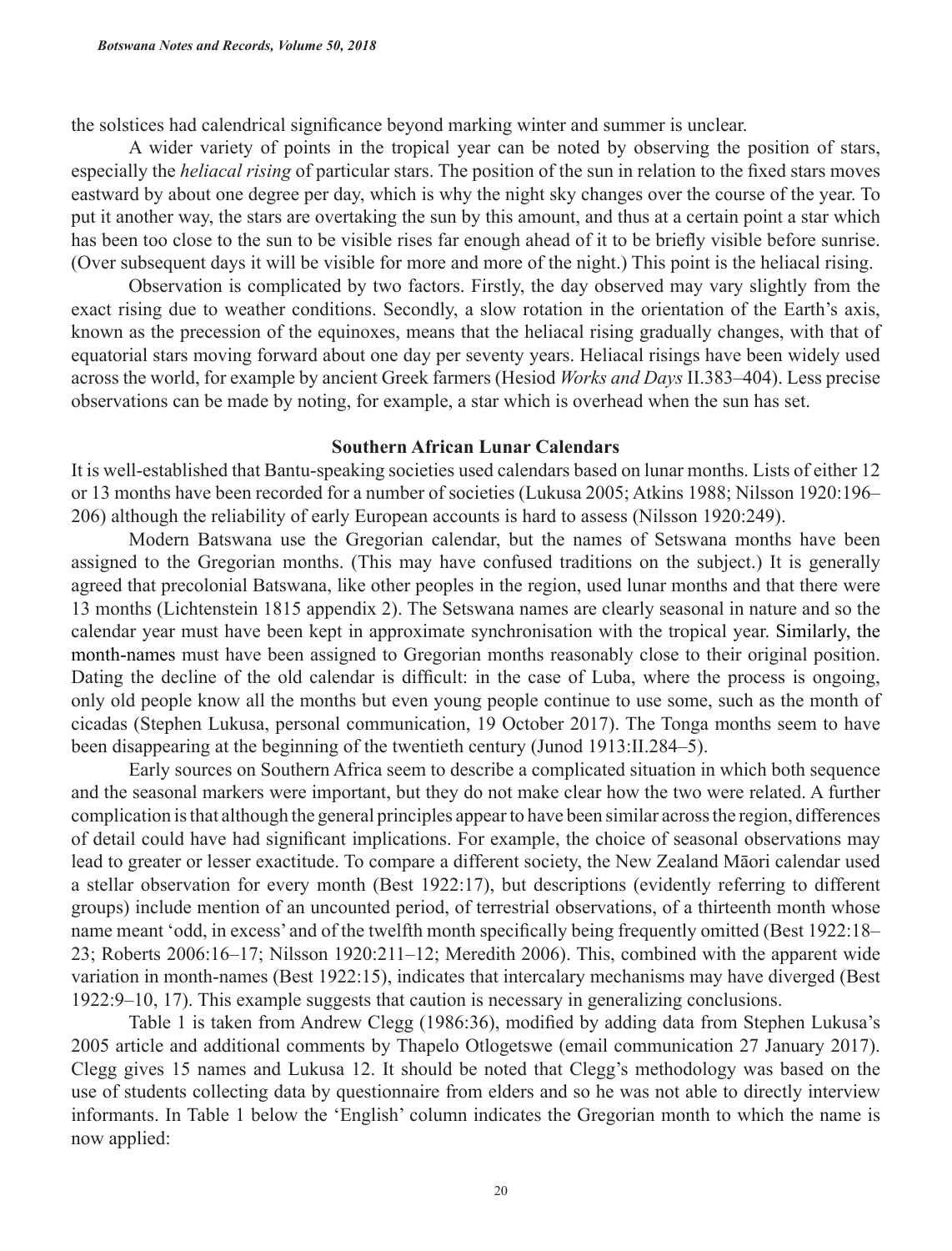**Table 1: Setswana months with meanings**

| Setswana     | <b>English</b> | <b>Meaning (Clegg)</b>                                                                                                                                                                                                                                                                                               | <b>Meaning (Lukusa)</b>                                 | <b>Meaning (Otlogetswe)</b>                                                                       |
|--------------|----------------|----------------------------------------------------------------------------------------------------------------------------------------------------------------------------------------------------------------------------------------------------------------------------------------------------------------------|---------------------------------------------------------|---------------------------------------------------------------------------------------------------|
| Hirikong     | January        | Where the two years<br>meet.                                                                                                                                                                                                                                                                                         | Doves collect twigs for nests                           | As Lukusa.                                                                                        |
| Molomo       | January        | Kwedi ea molomo,<br>first fruit taste of the<br>year.                                                                                                                                                                                                                                                                | [name missing]                                          | Name is archaic; refers to<br>the old first-fruits ceremony.<br>(See Schapera 1971, p. 67)        |
| Tlhakole     | February       | Motlhakole,<br>berries<br>ripe.                                                                                                                                                                                                                                                                                      | Leaves of Motlhakole green                              | Mabele a tlhakola mmudula,<br>the grains are shedding their<br>covers                             |
| Mopitlwe     | March          | Mabele a a pitla, sor-<br>ghum ripens.                                                                                                                                                                                                                                                                               | as Clegg                                                | 'Mabele a a pitla' or 'Mabele<br>a a pitlagana'. The grains are<br>crowding                       |
| Moranang     | April          | Moranang wa hawa,<br>beans ripen.                                                                                                                                                                                                                                                                                    | as Clegg                                                | Hawa should read nawa.                                                                            |
| Motsheganong | May            | Laugh at the birds-<br>because the sorghum<br>grain is too hard for<br>them to eat.                                                                                                                                                                                                                                  | as Clegg                                                | As Clegg                                                                                          |
| Seetebosigo  | June           | Visit at night, be-<br>cause mornings are<br>too cold, or, alterna-<br>tively, do not visit at<br>night because it is too<br>cold.                                                                                                                                                                                   | Don't visit at night                                    | As Lukusa                                                                                         |
| Phukwe       | July           | Cold wind.                                                                                                                                                                                                                                                                                                           | Leafless trees start budding                            | As Lukusa                                                                                         |
| Phatwe       | August         | Cracking in wood.<br>Interpreted<br>either<br>as the period when<br>'cracks' to<br>wood<br>produce green leaves,<br>or as a warning to<br>woodcarvers that it<br>is difficult to tell the<br>difference<br>between<br>dead and live wood,<br>Hence<br>carvings<br>may crack if live,<br>unseasoned, wood is<br>used. | Strong winds strip leaves from<br>trees                 | As Clegg                                                                                          |
| Lwetse       | September      | Lwaa-sickness. The<br>clouds moving up<br>and down are said<br>to be sick. An alter-<br>native explanation is<br>that this is the month<br>when disease is com-<br>mon.                                                                                                                                              | As Clegg                                                | Go lwala (to be sick) has id-<br>iomatic sense of pregnancy.<br>Clouds are pregnant with<br>rain. |
| Phalane      | October        | The<br>Impala<br>give<br>birth.                                                                                                                                                                                                                                                                                      | As Clegg. But also called Mo-<br>setlha                 | Not Mosetlha                                                                                      |
| Ngwanatsele  | November       | the<br>children<br>Even<br>have plenty to eat.                                                                                                                                                                                                                                                                       | Children help themselves due<br>to abundance of berries | As Lukusa                                                                                         |
| Mosetlha     | November       | The Mosetlha tree<br>blossoms.                                                                                                                                                                                                                                                                                       | [name missing]                                          | As Clegg                                                                                          |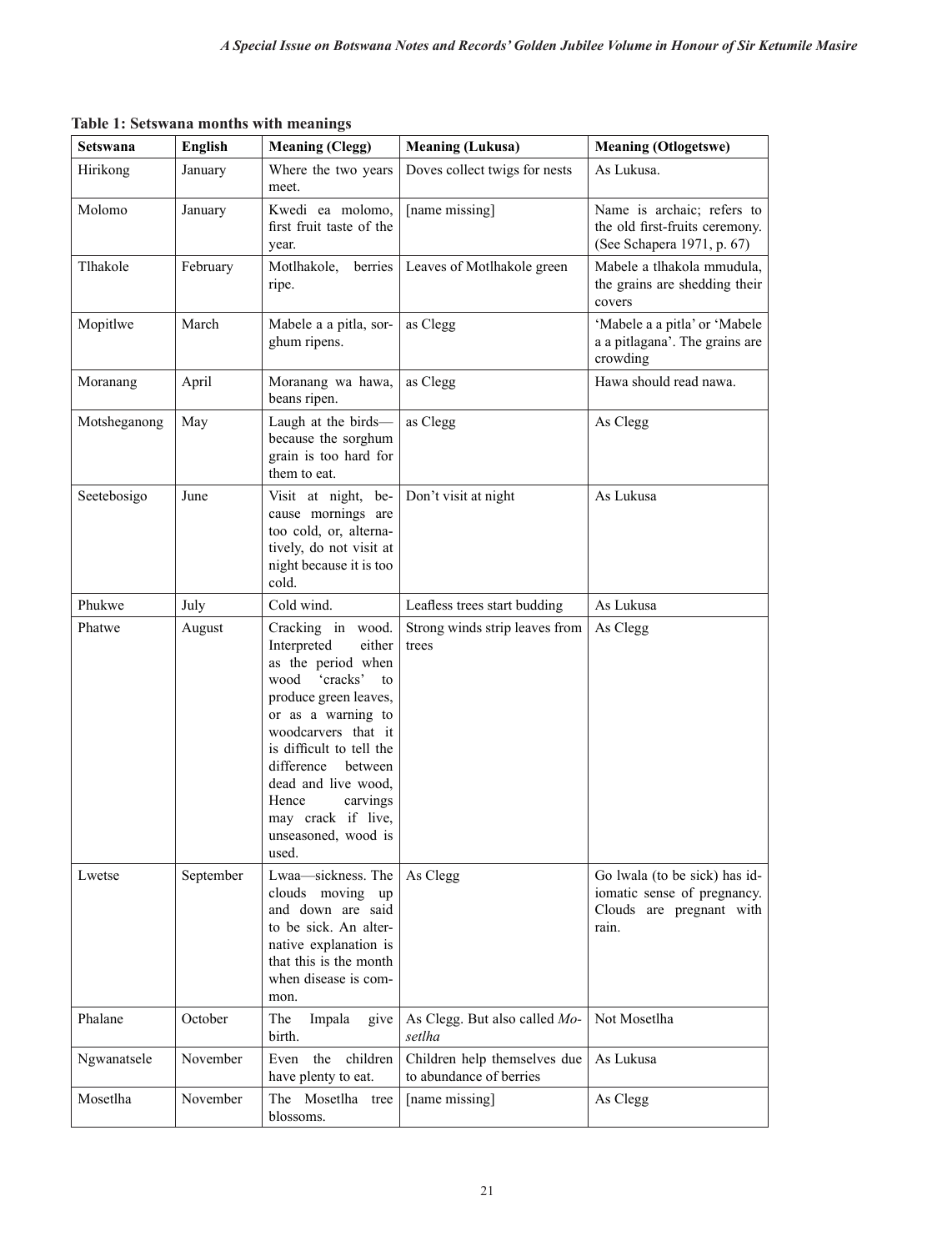| Sedimonthole | December | The end of the year. | Ancestors get this load off my<br>head (also Sedimonthole wa<br><i>Morula</i> with reference to mor-<br>ula fruit) | Squash is ripe but since this<br>period comes before Molo-<br>mo (first fruits ceremony, in<br>which kgosi has to sample<br>the first fruit before every-<br>body else) people would<br>smuggle squash from the<br>farms covered with small<br>morula branches. On arrival<br>home, one carrying the load<br>would say 'Sedimo, nthole<br>morula ke o', 'Please help<br>me lift morula off my head'<br>Sedimo here means 'motho<br>wa Modimo' (person of God)<br>an expression used in plead-<br>ing, equivalent to 'Please' |
|--------------|----------|----------------------|--------------------------------------------------------------------------------------------------------------------|------------------------------------------------------------------------------------------------------------------------------------------------------------------------------------------------------------------------------------------------------------------------------------------------------------------------------------------------------------------------------------------------------------------------------------------------------------------------------------------------------------------------------|
| Morule       | December | Morula tree fruits.  | [name missing]                                                                                                     |                                                                                                                                                                                                                                                                                                                                                                                                                                                                                                                              |

Clegg concluded that Hirikong and Sedimonthole were modern names since the meanings referred to the start of the year in January. However, Lukusa and Otlogetswe give different interpretations, and it seems that modern interpretations have been given to traditional names, a phenomenon Lukusa (2005:18) also found in explanations of a Silozi month-name around January.

I would suggest that the Setswana month-names can be divided into 'observation' names and 'comment' names. Observation names are those in which the name reflects an observation of a seasonal phenomenon, such as *Mosetlha* ('The *Mosetlha* tree blossoms'). Such phenomena could be used for determining whether the calendar had gone too far out of synchronisation. Comment names, on the other hand, do not refer to observations which could be used in this way, but are more in the nature of comments about the season. An example is 'Don't visit at night because of cold': although this does refer to the season, it is too general to constitute an observation point. In Table 2 below I have made a division on this basis (following Otlogetswe where opinions differ). Although *Sedimonthole* and *Molomo* refer to a ritual, its timing was determined by the ripeness of a crop, so they are observation names.

|                | <b>OBSERVATION NAMES</b> |                                   | <b>COMMENT NAMES</b> |                                                                                    |
|----------------|--------------------------|-----------------------------------|----------------------|------------------------------------------------------------------------------------|
|                |                          |                                   |                      |                                                                                    |
|                | Name                     | Meaning                           | Name                 | Meaning                                                                            |
| 1              | Hirikong (January)       | Doves collect twigs               |                      |                                                                                    |
| 1A             | Molomo (January)         | First fruits ceremony             |                      |                                                                                    |
| $\overline{2}$ | Tlhakole (February)      | Grains shed cover                 |                      |                                                                                    |
| 3              | Mopitlwe (March)         | Grains crowding                   |                      |                                                                                    |
| $\overline{4}$ | Moranang (April)         | Beans ripen                       |                      |                                                                                    |
| 5              |                          |                                   | Motsheganong (May)   | Laugh at the birds, because the sor-<br>ghum grain is too hard for them to<br>eat. |
| 6              |                          |                                   | Seetebosigo (June)   | Don't visit at night, because of cold.                                             |
| 7              | Phukwi (July)            | Leafless trees start bud-<br>ding |                      |                                                                                    |

**Table 2: Setswana months: observation and comment names**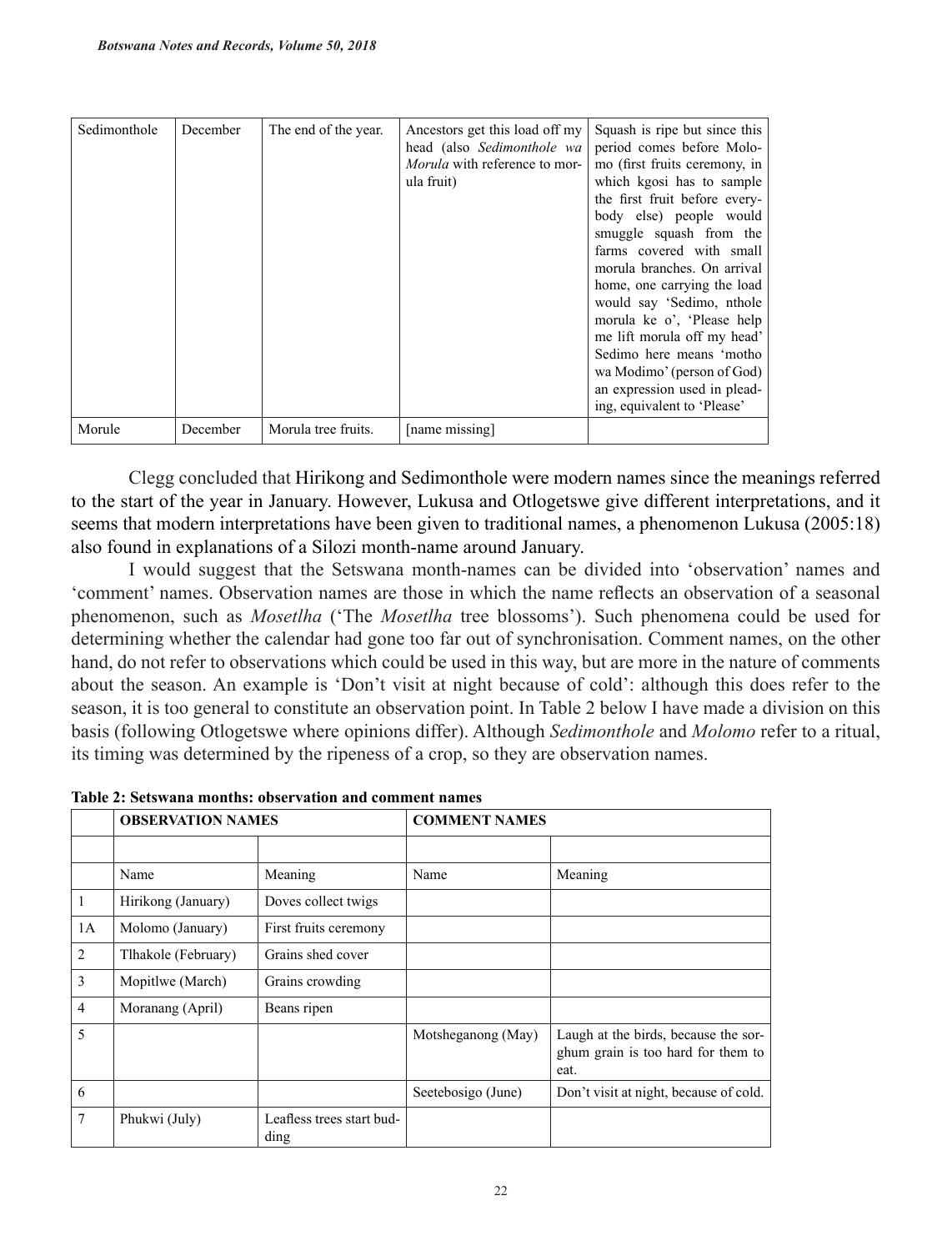| 8   |                     |                                       | Phatwe (August)             | Cracking in wood.                     |
|-----|---------------------|---------------------------------------|-----------------------------|---------------------------------------|
| 9   |                     |                                       | Lwetse (September)          | Clouds pregnant with rain             |
| 10  | Phalane (October)   | The Impala give birth.                |                             |                                       |
| 11A |                     |                                       | Ngwanatsele (Novem-<br>ber) | Even the children have plenty to eat. |
| 11B | Mosetlha (November) | Mosetlha<br>blos-<br>tree<br>soms.    |                             |                                       |
| 12A | Sedimonthole (Dec.) | Please take this load off<br>my head. |                             |                                       |
| 12B | Morule (December)   | Morula tree fruits.                   |                             |                                       |

It will be noted that the names seem to divide into a series of observation names suitable for identifying synchronisation, followed in the cold season by a series of mainly comment names. *Ngwanatsele* is marginal, and *Phukwe* may be either depending on whether Clegg or Lukusa is followed. The comment names fall mainly in winter, when there are fewer possible observations and perhaps fewer occasions when precise timing is necessary. Such a period of relatively unimportant month-names may be akin to the uncounted interval in some calendars.

By this analysis, the need to intercalate would become visible through a series of observations. It is interesting to note that the run of observation names (October to April) matches the period during which almost all rain normally falls (Schapera 1971:11), with rainmaking particularly focused on the period between September and November (Shillington 1994:222). This could have suggested the period as a suitable one for calendrical correction—as the months regressed the rainy season would start later in terms of the months, a fairly dramatic effect in Botswana. Also, of course, the rainy season naturally produces more seasonal markers.

Names may have changed over time. As has been noted, *Molomo* lost currency when the ritual to which it referred fell out of use. Isaac Schapera (1971:65n2) notes that elderly Bakgatla-ba-Kgafela in Botswana maintained that before the introduction of the plough women began to hoe in *Phatwe* and rain fell earlier, and he speculated that this referred to the Bakgatla's earlier location in the Transvaal. Climate change is also possible. Assuming there is something more than nostalgia involved, however, such changes might impact on month-names.

Lukusa also analysed month-names in Luba (Democratic Republic of Congo) and Silozi (mainly Zambia) (Table 3). An important observation is that, unlike in Southern Africa, the start and end of Luba months may depend on the observed phenomena rather than a New Moon (Stephen Lukusa, personal communication, 19 October 2017; Mbiti 1969). The number of months indicates that they do however remain linked to lunations, possibly as part of a number of interlocking observations (for example, women observe the full moon to track menstrual cycles) (Stephen Lukusa, personal communication, 19 October 2017). The same pattern of a division into observation and comment names is visible, clearly in Silozi and less so in Luba, though the details reflect the different environment. In Lukusa's (2005) tables lunar months are numbered from the approximate position of January, a convention I have followed here and in other cases.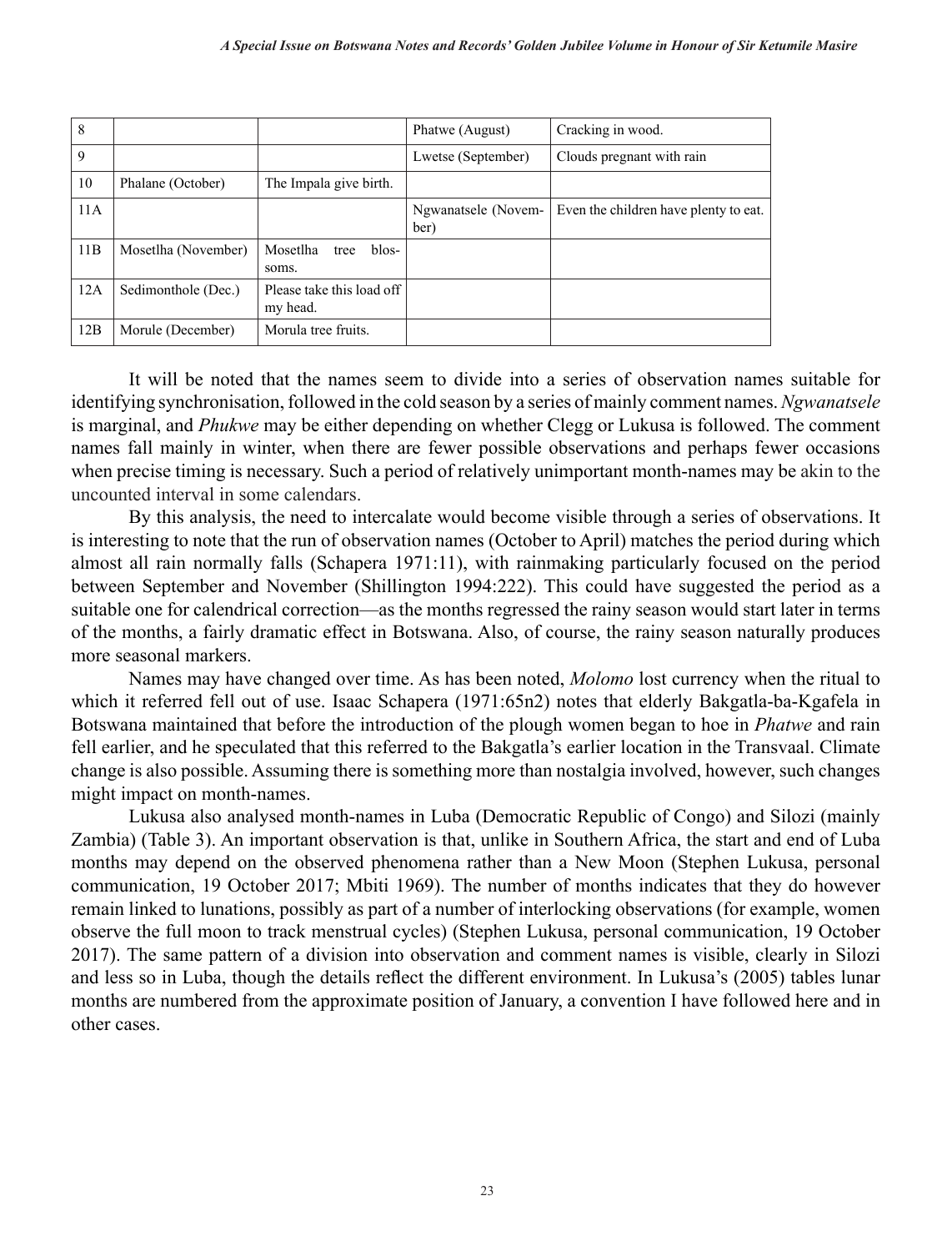|                | <b>LUBA</b>                                                                  | <b>LUBA</b>                                             |                | <b>SILOZI</b>                                                                  | <b>SILOZI</b>                                                            |
|----------------|------------------------------------------------------------------------------|---------------------------------------------------------|----------------|--------------------------------------------------------------------------------|--------------------------------------------------------------------------|
|                | Observation names                                                            | Comment names                                           |                | Observation names                                                              | Comment names                                                            |
| $\mathbf{1}$   | Drought                                                                      |                                                         | $\mathbf{1}$   | Children defecate on the path<br>because they eat too much (food<br>plentiful) |                                                                          |
| $\overline{2}$ | Many edible cater-<br>pillars                                                |                                                         | $\overline{2}$ | Fish seen swimming in small<br>pools                                           |                                                                          |
| 3              |                                                                              | Gather hoes ready for<br>cultivation                    | 3              | Flood waters                                                                   |                                                                          |
| $\overline{4}$ |                                                                              | Distribute hoes (field<br>work)                         | $\overline{4}$ | River waters seem still, after<br>flood                                        |                                                                          |
| 5              | First maize harvest                                                          |                                                         | 5              | Dry patches as flood water re-<br>cedes                                        |                                                                          |
| 6              |                                                                              | Start of dry season                                     | 6              | Days change                                                                    |                                                                          |
| $\tau$         |                                                                              | Dry season: cool winds                                  | $\overline{7}$ |                                                                                | Little sun                                                               |
| 8              |                                                                              | Hyenas of cold (coldest<br>period)                      | 8              |                                                                                | Strong winds                                                             |
| 9              |                                                                              | Female hyena (possibly<br>because not as cold as<br>8.) | $\mathbf Q$    |                                                                                | Big sun (explained<br>as sharp sunlight)                                 |
| 10             | Cicadas                                                                      |                                                         | 10             |                                                                                | Sun and rain go to-<br>gether                                            |
| 11             | Winged termites are<br>too young                                             |                                                         | 11             |                                                                                | cultivation<br><b>Small</b><br>(probably meaning<br>stores have run out) |
| 12             | Termite larvae har-<br>vested<br>prematurely<br>(because of lack of<br>food) |                                                         | 12             | Winged termites (not eaten by<br>Lozi, unlike Luba)                            |                                                                          |
| 13             | winged ter-<br>Many<br>mites                                                 |                                                         | 13             |                                                                                | Odd or short moon<br>(see below)                                         |

**Table 3: Luba and Silozi observation and comment names**

*Source*: Lukusa (2005:17–19), summarized and divided into types by this author.

Two points of the Silozi list are particularly interesting. Cycle 6 (Mbuwana), meaning 'days change', is explained by Lukusa as 'the days change because of occasional clouds' (Lukusa 2005:18). However, he also notes that it is the time of the winter solstice. This would be another possible meaning, and if so would indicate an astronomical marker. Cycle 13 is Sikwetikweti:

A short lunar month added to December. The reduplicated form [kweti-kweti] (from [kweti]/ [kweli] which means 'moon') carries the implication of oddness or shortness, and there is a lot of confusion around this lunar cycle. People wonder when exactly it occurs, whether it actually does occur, and also whether it should be seen as occurring at the end of the year or the beginning (Lukusa 2005:19).

This could possibly be some type of intercalary month. It is unclear why it is described as a 'short' month, unless it is one of those months that need not actually start and end at New Moon. The sense of 'oddness' would be obvious, and the confusion about when and whether it occurs is consistent with a month which occurs only when adjustment is necessary.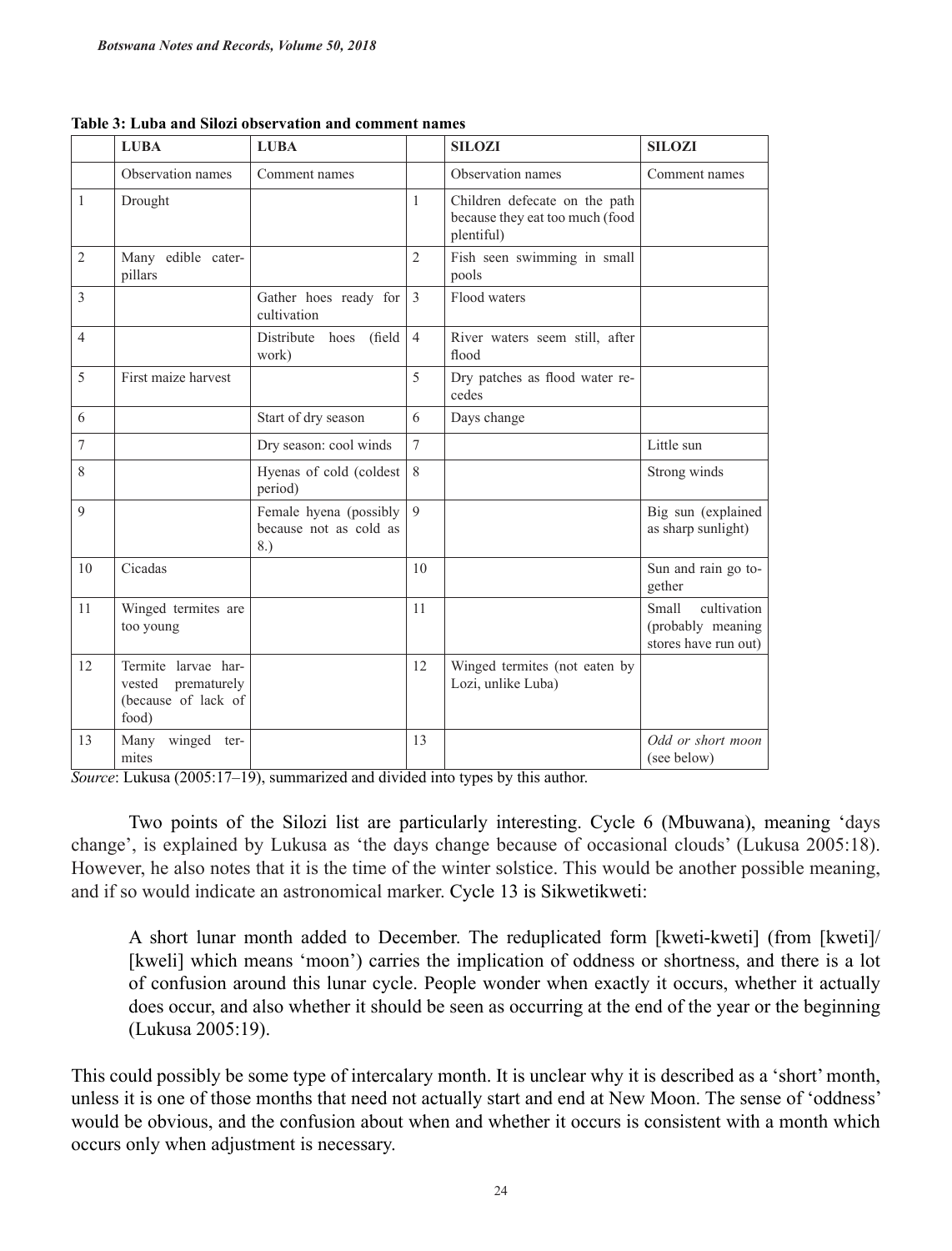Sikwetikweti, however, comes *before* the series of observation names, so could not have been intercalated on the mechanism suggested. However, Lukusa's informants expressed doubts about the calendar, and there is a complication in that Silozi derives from a merger of Sekololo and the non-Sotho language Luyana, as a result of the conquest of Luyana-speakers by the Sotho-Tswana Makololo. Although it is now a Sotho-Tswana language, the month-names derive from Luyana and so the calendar may not be closely related to the Setswana case. Furthermore, their sense is obscure to modern speakers (Lukusa 2005:18).

An important question in each case is whether there was an identified intercalary month (including the case of an explicitly repeated month), or whether the calendar simply used month-by-month determination. If there was an identified adjustment point, this would I suggest probably follow a period of seasonal observations. However, the situation is complicated by the fact that some alternative month-names, which may have been regional variations, also existed (B.L. Janie, personal communication, 11 November 2015). In fact, it seems likely that month-names varied considerably. Justinus Sechefo, a Mosotho convert (1909) and G. Beyer (probably Gottfried Beyer, Berlin Missionary Society) (1919:208) give almost completely different lists of Sesotho months. Beyer includes possible observation names at 1, 2, 5, 8, and 12, while in Sechefo's list only 11 and 12 seem likely.

Lichtenstein (1815 appendix 2) states that some of the months 'were named after certain colours'. These variations raise questions about the standard modern Setswana names; that is, whether and how one list rather than others was adapted for the Gregorian months, if indeed it is a single list rather than a conflation. If lists were conflated, then analysis of the mechanisms is harder. It is notable that in New Zealand a standard set of Māori month-names was assigned to the Gregorian months (previously known by transliterations of English) by *Te Taura Whiri i te Reo Māori* (the Māori Language Commission) in 1990, using a list which a Māori traditional expert had explained to an ethnographer (Meredith 2006) although many other different Māori lists existed. Research may be able to establish how the standard Setswana list was established.

The Zulu case is better understood than most, partly because it was still in use when it impinged on relations with colonial government and employers. Keletso Atkins has shown how Zulu employees interpreted a 'month' in employment in lunar terms, leading to serious conflict with employers when they were not paid after 28 days. The Zulu used tally sticks to count days (Atkins 1993:80).

Clement Doke's list (1988:369–70) of 13 Zulu month-names includes possible observation names at 1, 2, 5, 8, 10, 11, and 12. For the Zulu calendar at least two slightly different accounts exist. Keith Snedegar (1998) states that the lunar calendar was checked by a number of natural signs, including the nesting season of the Black-Shouldered Kite (*Ncwaba*, August), the River Willow flowering (*Mfumfu*, October), and the heliacal rising of Pleiades (*Nhlangula*, June). About every three years (when the error approximates to a month) there would be argument about the correct month, which would be settled by popular consensus rather than by royal diktat. Snedegar (1998) and Thebe Rodney Medupe (2015) relate this to Turton and Ruggles's (1978) model of the Mursi calendar. The process does suggest a concept of the correct month being *discovered* rather than *designated*. However, the dispute was not continual as with the Mursi but seemed to arise especially when a discrepancy appeared. The extra month, to which Snedegar refers as a 'period of uncertainty', was sometimes known as *Ndid'amDoda*, the 'month that puzzles people'. This bears a striking resemblance to the 'odd' month Sikwetikweti in the Silozi calendar.

James Macdonald, a Scottish Free Kirk missionary, states:

The beginning of a new year is determined by the budding of certain trees and shrubs, after which spring operations commence. They calculate only twelve lunar months for the year, for which they have descriptive names, and this results in frequent confusion and difference of opinion as to which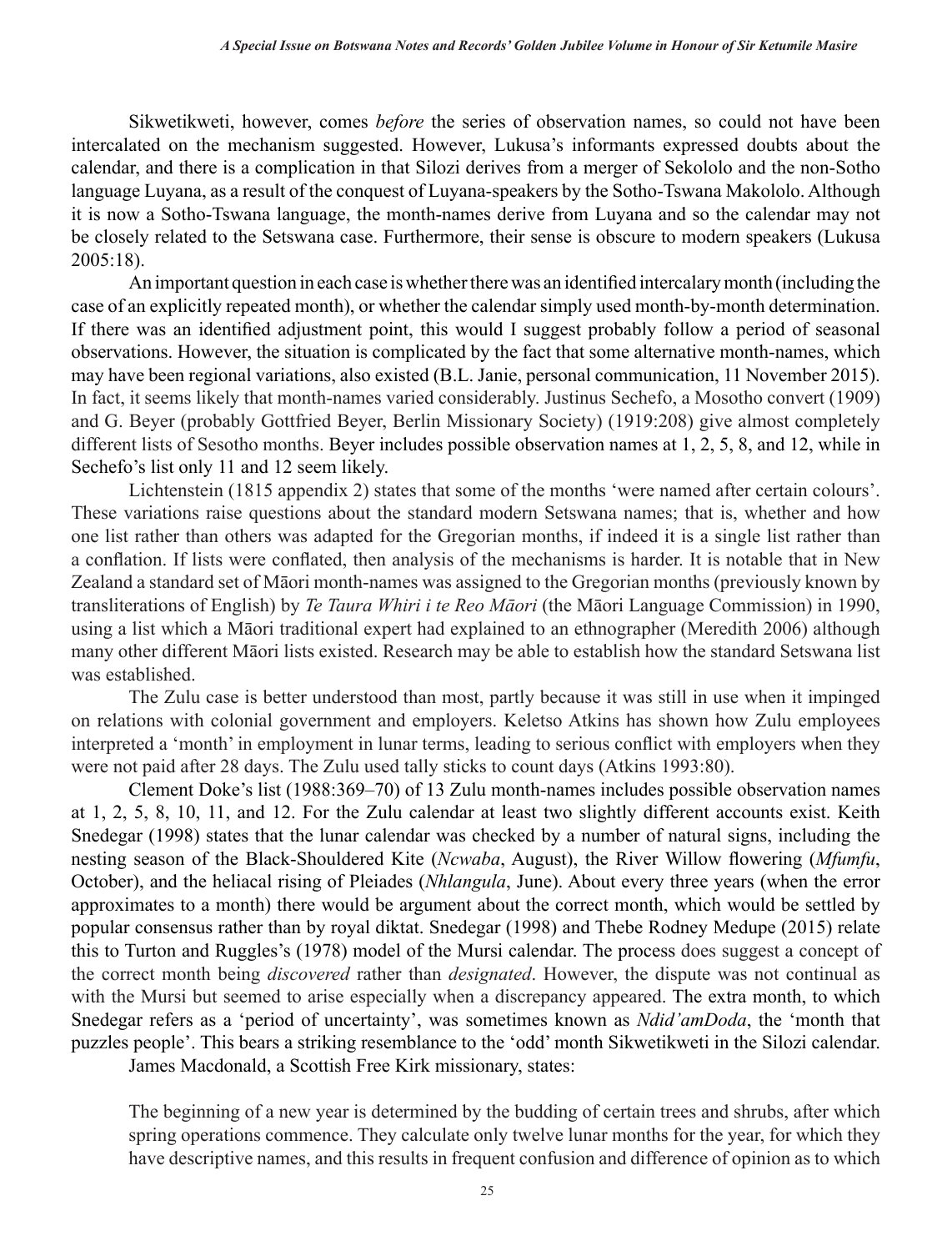month it really is. The confusion is always rectified by the first appearance of Pleiades just before sunrise, and a fresh start is made and things go smoothly till once more the moons get out of place, and reference has again to be made to the stars (Macdonald 1890:194-195).

This implies that the Pleiades provided a much more definitive reset. There are other examples in Southern Africa of the Pleiades as a month marker, including a Khoikhoi example (Nilsson 1920:197). It is apparent that Zulu month-names were at least sometimes *definitions* of the seasonal markers. It seems reasonable to assume that this pattern applied also to Setswana months.

# **Astronomical Observations in Southern Africa**

A number of astronomical observations were made in the region (Campbell 1815:426). Two astronomical observations which are well-attested throughout the region are the heliacal risings of the Pleiades (*Selemela* in Setswana) and of Canopus. Some sources have suggested alternative identifications for the latter, but Snedegar (1995:531) gives convincing arguments that it must be Canopus. A tradition is recorded among several societies of keeping watch for the rising of Canopus (Snedegar 1995:531), which in Southern Botswana would be in early June (Hearnshaw 2016).<sup>2</sup> In some cases a prize was awarded for the first sighting (Beyer 1919:209 and Snedegar 1995:531). For Sotho-Tswana groups it was *Naka*. In at least some cases it was connected to male initiation and rainmaking (Snedegar 1995), though in Botswana the date of initiation varied widely across autumn and winter (Morton 2011:40n5 and *cf.* Breutz 1941:60). By some accounts its rising marked the start of a new year among Sotho-Tswana groups (Beyer 1919:209; Kidd 1904:320), though a 1909 account by Sechefo states that the year began with *Phato*, circa August (Sechefo 1909:933). Confusingly, Beyer (1919) states that *Phato* is January. Unfortunately Sechefo did not discuss intercalation.

Over a wide area of Africa the Pleiades were connected to the time of cultivation (Hirschberg 1929). Names refer to preparation for cultivation. In Setswana *Selemela* means 'the one that cultivates for', apparently abbreviating a fuller expression found for example in Luba (*Cidimina-nzaji*), 'the one that cultivates in preparation for thunder [storms]' (Stephen Lukusa, email communication, 23 October 2017), but information is inconsistent. Some sources (Snedegar 1995:533 and Beyer 1925:210) have referred to their rising as indicating the start of cultivation, but this does not seem to match the Southern African agricultural season: in Serowe in 1875 it would have been 7 June (Hearnshaw 2016). A possible explanation is that the observation point was moved from the rising as peoples migrated. Henry Callaway (1870:397) quotes a Zulu informant as saying that 'and Isilimela (the Pleiades) dies, and is not seen. It is not seen in winter; and at last, when the winter is coming to an end, it begins to appear—one of its stars first, and then three, until going on increasing it becomes a cluster of stars, and is perfectly clear when the sun is about to rise. And we say Isilimela is renewed, and so we begin to dig'.

This is, however, ambiguous. 'Perfectly clear' might refer to a point later than the heliacal rising. Snedegar (1995:533) suggests that this was meant to refer to rising late at night: 'From Zululand, men retiring late after a drinking-party can see the Pleiades rising at midnight toward the beginning of September'. A manual for Zulu court interpreters states that they 'may be observed in the early morning during the month of August', appearing 'when ploughing begins' (Rudolph n.d.:48). William Norton, an Anglican missionary (1909:307), states that the rising of *Selemela* 'warns the early-rising farmer that

<sup>2</sup> The heliacal rising of Canopus at the site of modern Gaborone in 1875 was 1 June, and at the site of modern Serowe it was 5 June. Dr John Hearnshaw notes (email 22 October 2016): 'For the Pleiades I took helical rising to mean that the Pleiades is 15 degrees above the E horizon at sunrise. Because the Pleiades has an azimuth at sunrise similar to that of the Sun, its altitude would need to be greater than that of Canopus, which is a long way south of the Sun. Also Canopus is very bright, more so than any of the Pleiades stars, so can be seen closer to the horizon at dawn'.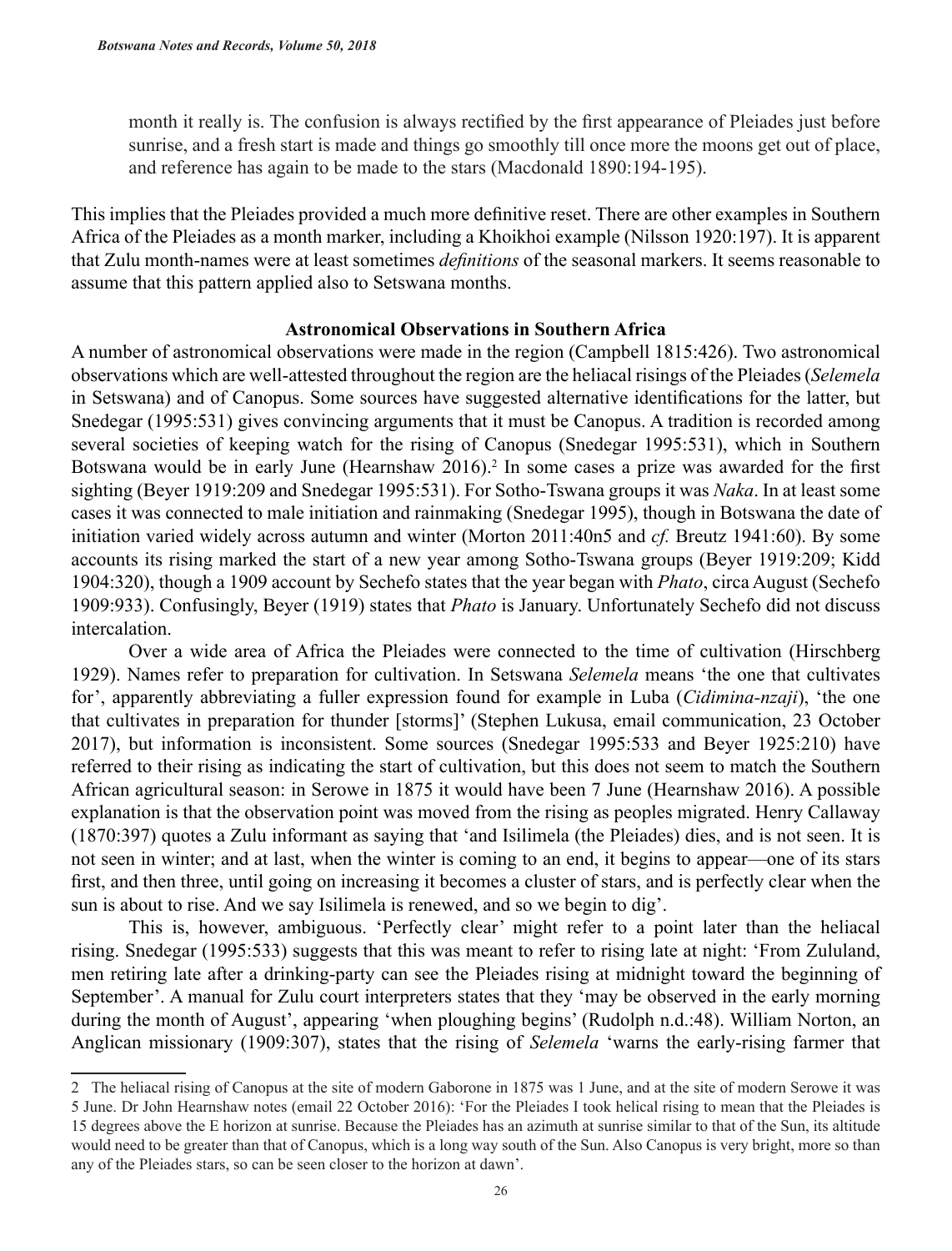ploughing-time is at hand'. George McCall Theal (1901:418) states that 'the planting season' was marked by the Pleiades rising 'shortly after *sunset*' (emphasis added). In Serowe in 1875 this would be 20 November (Hearnshaw 2016).

Clegg states (1986:35; see also Lea 1989:144–5) that when *Selemela* is 'overhead in the evening, it is time to plough' which might mean being overhead when the stars become visible after sunset. In fact the Pleiades can never be directly overhead in Botswana, but from Serowe in 1875 they reached their culmination (maximum altitude) at sunset on 4 February (Hearnshaw 2016). Robert Moffat (1843:229) unhelpfully recorded only that among the Batswana cultivation began 'when this constellation assumes a certain position in the heavens'. Sechefo (1909:931) mentions use of the Pleiades' 'position, time of rising and setting'. Although he gives no details, this indicates that there were multiple observations of the Pleiades, which may explain the confused records.

Clegg gives a total of nineteen stellar observations, though in many cases he could identify the stars, if at all, only tentatively. The following are the cases in which there is a clear seasonal observation:

| Selemela   | Pleiades                         | An important group. When overhead in the<br>evening, it is time to plough.                                  |
|------------|----------------------------------|-------------------------------------------------------------------------------------------------------------|
| Naka       | Canopus (Argo)                   | Winds will soon start to blow and the trees<br>will lose their leaves. Time to put the sheep<br>to the ram. |
| Serogabolo | Betelgeuse? (Orion)              | When vertically above in the evening, rain<br>is due.                                                       |
| Magakgala  | Antares (Scorpio)? Spica (Virgo) | When visible in the early evening, the corn<br>should be harvested.                                         |
| Tshobego   | Unidentified.                    | A southern star visible in winter. Plants will<br>die when it appears.                                      |

**Table 4: Setswana stellar seasonal observations**

*Source*: Clegg (1986:35)

Clegg (1986:35) states without explanation that Canopus marks the start of winter, which would fit its rising at the start of June, while for some observations data such as 'When vertically above in the evening' is given. This may suggest that in tradition the mention of a star without explanation means by default its rising, but as data was lost this is unlikely to be a safe rule. Breutz (1941:14) states that stars were important, but does not elaborate.

In the case of the Setswana calendar, astronomical observations do not seem to be recorded as month-markers, and may have been treated as an independent system. However, the use of multiple astronomical markers suggests there would probably be some awareness of a relationship, especially since it is known that the days of a lunation were counted at least by the Zulu (Atkins 1993:80) and that Khoikhoi sometimes counted months by notches on a stick (Lichtenstein 1815:72).

From a modern viewpoint, astronomical observations provide a more accurate determination of time than months based on terrestrial seasonal observations. Thus the modern scholar may consider that the calendar would have been improved by making astronomical observations the key. However, the two probably served different purposes. Terrestrial observations were important in themselves. Also, although astronomical observations gave useful indications as to the appropriate times for agricultural activities, they could not be decisive. For example, although the Pleiades could indicate the digging season, the actual decision to begin would depend on precise local conditions, and in Setswana tradition was announced by the chief.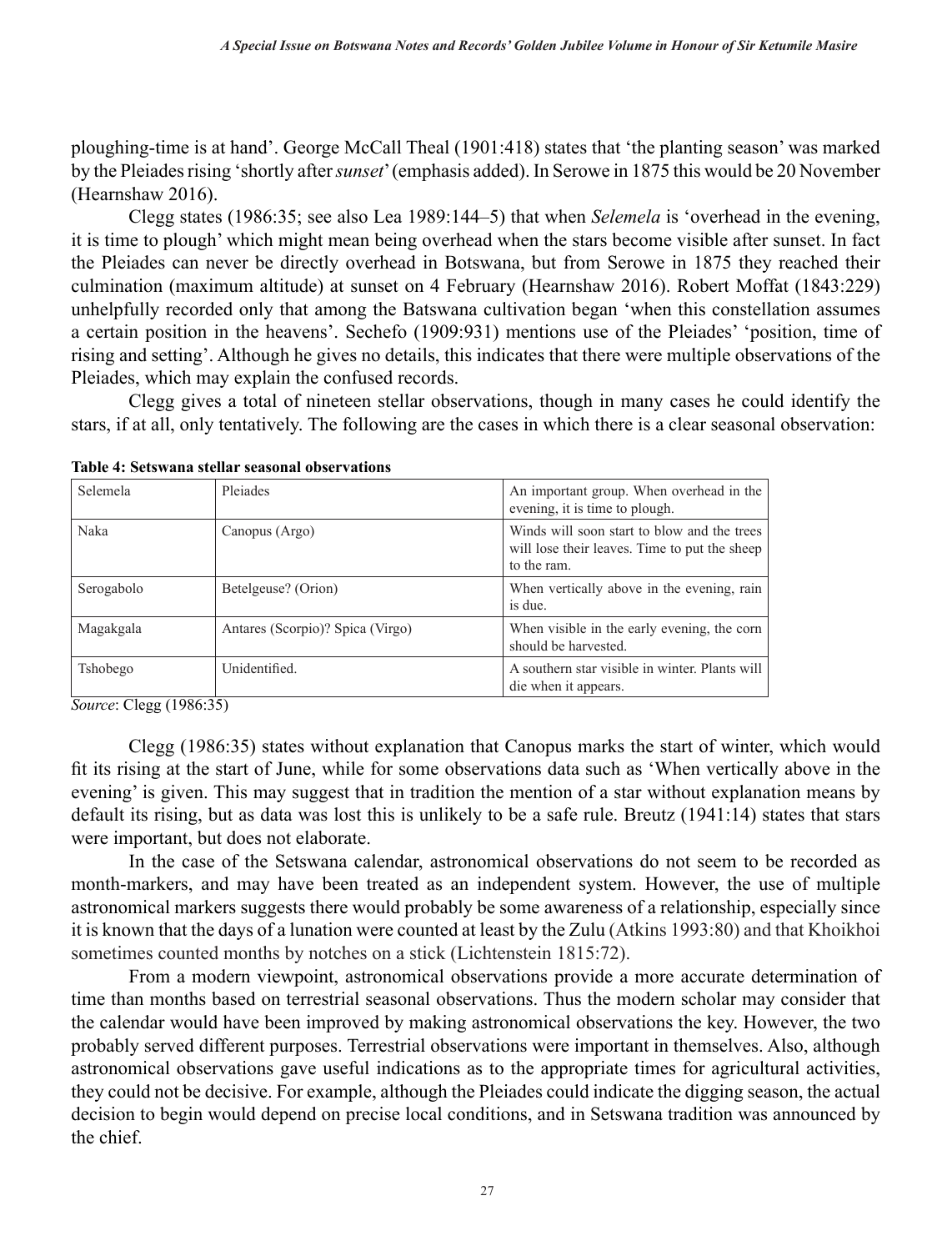### **Month Designation and Intercalation**

Analyses of Southern African calendars have tended to refer to Turton and Ruggles's (1978) model of intercalation (Snedegar 1998:38 and Medupe 2015:1033). However, this seems problematic. The point of the Mursi system is that adjustment is made without recognizing a break in sequence (Turton and Ruggles 1978:589). Southern African calendars however seem to have recognized adjustment in some cases. The Silozi and Zulu cases seem to point to a differentiated thirteenth month, which at least in the Silozi calendar seems to have a defined place in the sequence.

William Alfred Norton, an Anglican missionary and scholar who was later the first Professor of Bantu Philology at the University of Cape Town ('Obituary' 1962), stated that among the Basotho 'It is said that though much doubt often arises about the exact name of the current moon, they have no name for the thirteenth moon' and apparently no process for intercalation (Norton 1909:308). This may indicate a month-by-month model for the Sesotho calendar and is consistent, as far as it goes, with Sechefo.

Clegg (1986:37) concluded that in the Setswana calendar 'the length of some years is twelve lunar months and in others is thirteen' but did not suggest a mechanism. A difficulty is caused by the uncertainty as to the significance and use of the lunar months in Setswana culture. In Nguni culture some important rituals were fixed by moons (Snedegar 1998, see also Junod 1912:I.51 for 'presentation' of a child to the moon among the Tonga), but evidence is lacking for this in the Setswana case. It was noted by missionaries that at New Moon there was dancing (Mackenzie 1871:473; Campbell 1815:170) and that on the day following no cultivation was done (Livingstone 1857:235 and Kidd 1904:109; Rudolph n.d 50 and Junod 1913:II.283), but it does not seem that the lunar calendar had the sort of significance which in Nguni societies preserved it for a while after Gregorian months had replaced it for farming purposes. Junod's (1913:II.285) interesting observation that missionary attempts to revive the Tonga names were met with indifference may suggest either that the Gregorian calendar had cultural prestige or that farmers simply found it more practical.

## **Conclusion**

The evidence is at present inconclusive, but seems to point to Southern African calendars falling between month-by-month naming and the model of explicit intercalation. The Zulu and Silozi calendars seem to have had a form of intercalary month, whereas Sesotho practice probably used simple month-by-month naming, though caution is needed. Where the Setswana calendar should be placed on the continuum is unclear, but the names suggest a period of concentrated observation, which may be linked to a typical adjustment period. Some use of the winter as a quasi-uncounted interval should also be considered as a possibility.

Variations existed in month-names and in the expected seasonal observations. Calendrical observations included seasonal phenomena named in surviving month-names, but probably also other phenomena known in separate traditions which may now be lost. A number of astronomical observations were a part of the total calendar, especially the heliacal rising of Canopus and observations of the Pleiades, but also including other stellar observations, and solstices. Evidence is lacking as to their role if any in intercalation by the Batswana. It is known however that the Pleiades were used as a month marker by the Zulu, and it thus seems likely that there would have been some link.

## **Acknowledgements**

I am very grateful to Dr John Hearnshaw, University of Canterbury, New Zealand, for astronomical calculations cited in this paper. Thanks are also due to Benjamin Janie, Stephen Lukusa, and Thapelo Otlogetswe for their generous assistance. However they should not be blamed for my mistakes or misinterpretations.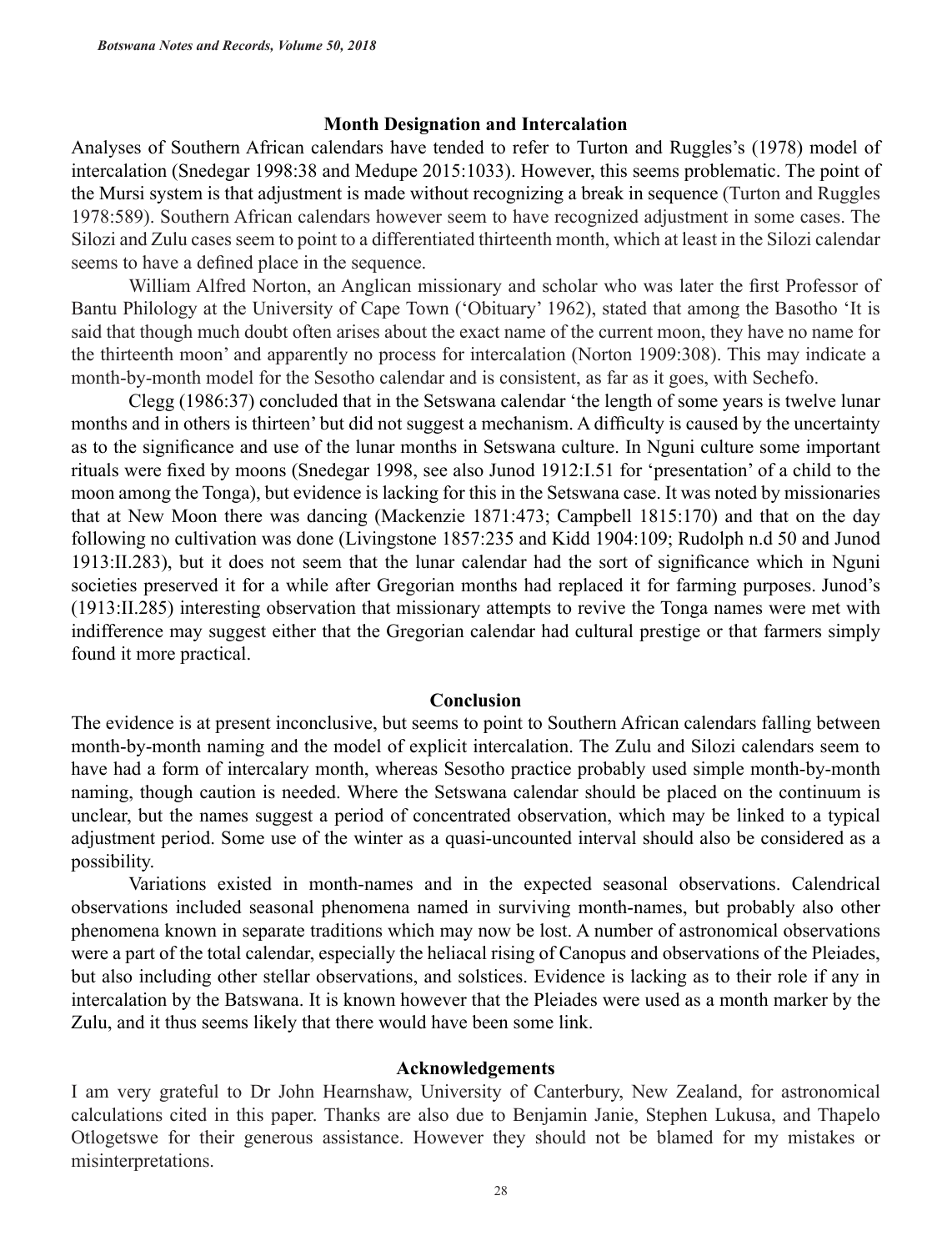# **References**

- *Atkins, K 1988. '"Kafir Time": Preindustrial Temporal Concepts and Labour Discipline in Nineteenth-Century Colonial Natal', The Journal of African History, vol. 29, No. 2, pp.229-244. http://www. jstor.org/stable/182382 accessed 24 September 2016.*
- *Atkins, K 1993. The Moon is Dead! Give Us Our Money!: The Cultural Origins of an African Work Ethic, Natal, South Africa, 1843–1900. Portsmouth, NH: Heinemann.*
- Best, E 1922. The Maori Division of Time. Wellington: Dominion Museum, Wellington, New Zealand. *https://archive.org/download/maoridivisionoft00bestuoft/maoridivisionoft00bestuoft.pdf accessed 2 October 2016.*
- *Beyer G [probably Rev. Gottfried Beyer, Berlin Missionary Society] 1925. Sotho-Astronomie, Mitteilungen des Seminars fur orientalische Sprachen, XXVIII, S. 250, cited in Hirschberg 1929, p.324.*
- *Beyer, G 1919. 'Suto Astronomy', paper read 10 July 1919. Report of the Seventeenth Annual Meeting of the South African Association for the Advancement of Science. King William's Town. 7–12 July 1919, p.206–210. https://ia801408.us.archive.org/27/items/southafricanjour16sout/ southafricanjour16sout.pdf accessed 24 September 2016.*
- *Breutz, P 1941. Die politischen und gesellschaftlichen Verhältnisse der Sotho-Tswana in Transvaal und Betschuanaland. Hamburg: Friederischen, de Gruyter & Co. Schriften des Kolonial-Instits der Hansischen Universität. Bd. 3. Völkerkundliche Reihe. no. 1.*
- *'Calendar' 2015. Encyclopedia Britannica Online, https://www.britannica.com/science/calendar, accessed 17 September 2015.*
- *Callaway, H 1870, The Religious System of the Amazulu, Part 3, Izinyanga Zokubula; or, Divination as Existing among the Amazulu, in their own words, with a translation into English and Notes. Spingfield, Natal: John A. Blair. https://ia802604.us.archive.org/31/items/religioussystem00callgoog/ religioussystem00callgoog.pdf accessed 25 September 2016.*
- *Campbell, J 1815. Travels in South Africa, Undertaken at the Request of the Missionary Society. London: Black and Parry. https://archive.org/download/travelsinsouthaf00camp/travelsinsouthaf00camp. pdf accessed 23 September 2016.*
- *Clegg, A 1986. 'Some Aspects of Tswana Cosmology', Botswana Notes and Records, vol. 18, pp. 33–7.*
- *Doke, C 1989 [1927]. Textbook of Zulu Grammar. Cape Town: Maskew Miller Longman.*
- *Evans-Pritchard, E 1939. 'Nuer Time-Reckoning', Africa: Journal of the International African Institute, vol. 12, 2, pp.189–216. http://www.jstor.org/stable/1155085 accessed 2 July 2016.*
- *Hesiod 1914 [c. 700 BC]. Works and Days, II; trans. Evelyn-White, H https://people.sc.fsu.edu/~dduke/ lectures/hesiod1.pdf accessed 30 June 2016.*
- *Hirschberg, W 1929. 'Die Plejaden in Afrika und ihre Beziehung zum Bodenbau', Zeitschrift für Ethnologie, 61 Jahrg, H. 4/6, pp.321–327. http://www.jstor.org/stable/23033004 accessed 13 September 2016.*
- *Junod, H 1912–1913. The Life of a South African Tribe. 2 Volumes. Neuchatel: Imprimerie Attinger Frères. https://archive.org/download/lifeofsouthafric01junouoft/lifeofsouthafric01junouoft.pdf, https://ia902609.us.archive.org/11/items/lifeofsouthafric02junouoft/lifeofsouthafric02junouoft.pdf accessed 24 October 2017.*
- *Kidd, D 1904. The Essential Kafir. London: Adam and Charles Black. https://ia800206.us.archive.org/10/ items/essentialkafir00kidduoft/essentialkafir00kidduoft.pdf 24 Sept 2016 accessed 24 September 2016.*
- *Lea, H 1989. 'Traditional Mathematics in Botswana', Botswana Notes and Records, vol. 20, pp.143-6. http://www.jstor.org/stable/40979820 accessed 2 July 2016.*
- *Lichtenstein, H 1815. Travels in Southern Africa, in the Years 1803, 1804, 1805, and 1806. Trans. from original German by Anne Plumptre. Vol. 2. London: Henry Colburn. https://books.google.com/*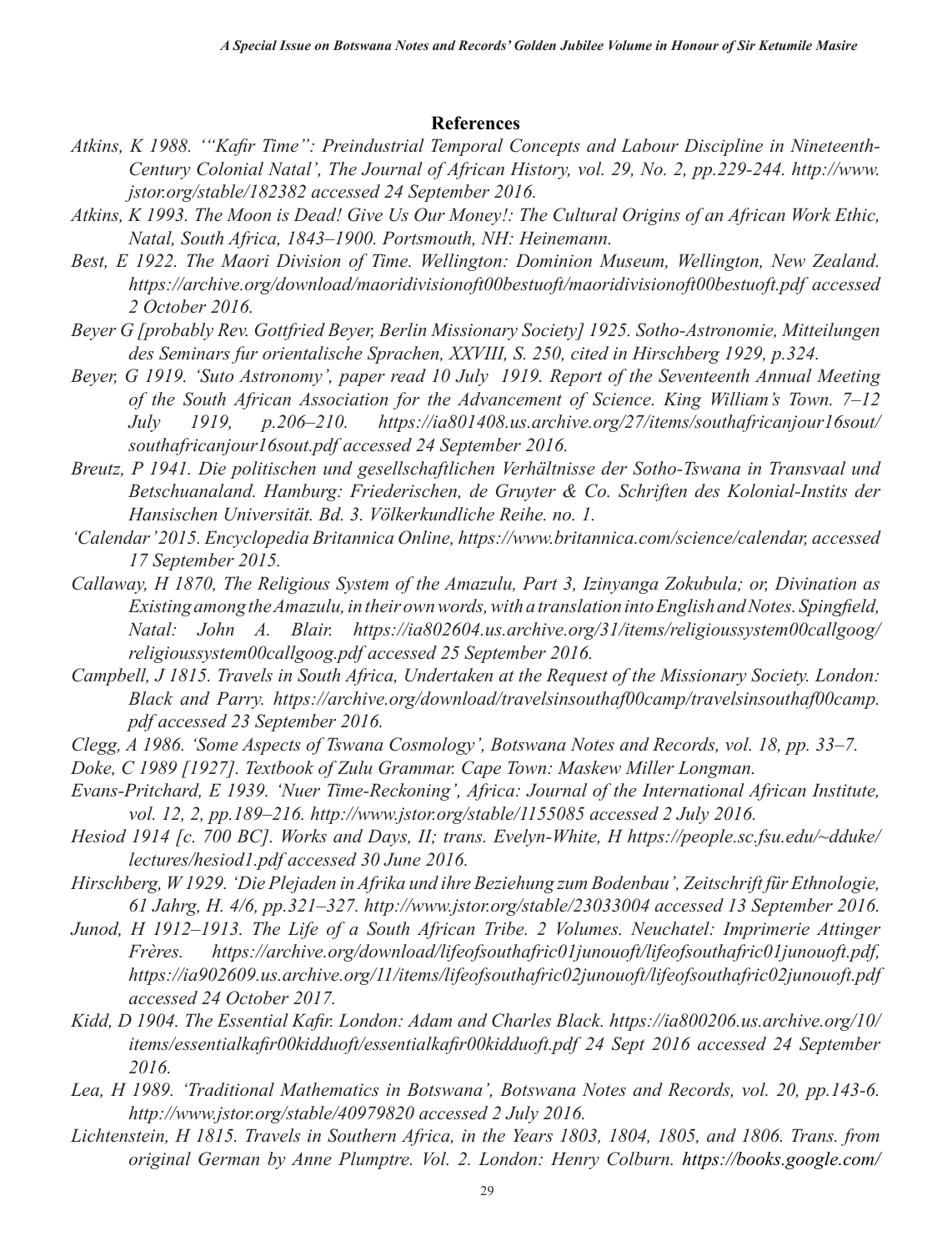*books/about/Travels\_in\_southern\_Africa\_in\_the\_years.html?id=PAUMAAAAYAAJ accessed 23 September 2016.*

- *Livingstone, D 1857. Missionary Travels and Researches in South Africa; Including a Sketch of Sixteen Years' Residence in the Interior of Africa, and a Journey from the Cape of Good Hope to Loanda on the West Coast; Thence Across the Continent, Down the River Zambesi, to the Eastern Ocean. London: John Murray. https://archive.org/download/missionarytrave00unkngoog/ missionarytrave00unkngoog.pdf accessed 16 October 2016.*
- *Lukusa, S 2005. 'The Meaning Behind the Names of the Months in Bantu Languages', LASU: Journal of the Linguistics Association for Southern African Development Community Universities, vol. 2, pp.14–21.*
- *Macdonald, J 1890. Light in Africa. London: Hodder and Stoughton.*
- *Mackenzie, J 1871, Ten Years North of the Orange River: A Story of Everyday Life and Work among the South African Tribes. Edinburgh: Edmonston and Douglas.*
- *Malville J and Putnam, C 1993. Prehistoric Astronomy in the Southwest. Revisesd Edition. Boulder, Colorado: Johnson Books.*
- *Mbiti, J 1969. African Religions and Philosophy. Oxford: Heinemann.*
- *Medupe, T 2015. 'Indigenous Astronomy in Southern Africa', in Ruggles, C (ed.), Handbook of Archaeoastronomy and Ethnoastronomy. New York: Springer.*
- *Meredith, P 2006. 'Maramataka -The Lunar Calendar –Lunar Months', Te Ara –The Encyclopedia of New Zealand, http://www.TeAra.govt.nz/en/maramataka-the-lunar-calendar/page-1 accessed 2 October 2016.*
- *Moffat, R 1843. Missionary Labours and Scenes in Southern Africa. New York: Robert Carter.*
- *Morton, F 2011. 'Bogwera and Mephato', Botswana Notes and Records, Vol. 43, pp.38-51. http://www. jstor.org/stable/23237955 accessed 21 October 2016.*
- *Nilsson, M 1920. Primitive Time-Reckoning: A Study in the Origins and First Development of the Art of Counting Time Among the Primitive and Early Cultures Peoples. Lund: CWK Geerup.*
- *Norton, W 1909. 'Native Star Names', South African Journal of Science: Being the Organ of the South African Association for the Advancement of Science, vol. 6, pp. 306–9. https://ia802702.us.archive. org/23/items/southafricanjour06sout/southafricanjour06sout.pdf accessed 24 September 2016.*
- *'Obituary: Rev. Professor William Alfred Norton', Suid-Afrikaanse Joernaal vir Wetenskap, December 1962, p.384. journals.co.za/content/sajsci/58/12/AJA00382353\_1493?crawler=true accessed 15 December 2016.*
- *Randles, W 1974. 'La Civilisation bantou, son essor and son déclin', Annales: Histoire, Sciences Sociales, 29e année, 2, pp.267–281.*
- *Roberts, M, Weko, F and Clarke, L 2006. Maramataka: the Maori Moon Calendar. Matauranga Maori and Bio Protection Research Team, National Centre for Advanced Bio-Protection Technologies, Lincoln University, Canterbury, New Zealand, Research Report No. 283. https://www.researchgate. net/publication/27814247\_Maramataka\_the\_Maori\_moon\_calendar accessed 2 October 2016.*
- *'Roman Republican Calendar' n.d., Encyclopædia Britannica online. https://www.britannica.com/science/ Roman-republican-calendar accessed 21 October 2016.*
- *Ronan, C 1984. The Cambridge Illustrated History of the World's Science. Cambridge: Cambridge University Press.*
- *Rubinstein, D 1979. 'On the Measurement of Duration in Nonliterate Communities', Current Anthropology, vol. 20, 1, pp.174–175. http://www.jstor.org/stable/2741888*
- *Rudolph, C n.d. [1949]. A Guide for the Zulu Court Interpreter. Pietermaritzburg: Shuter and Shooter. https:// ia902703.us.archive.org/21/items/guideforzulucour00rudoiala/guideforzulucour00rudoiala.pdf*